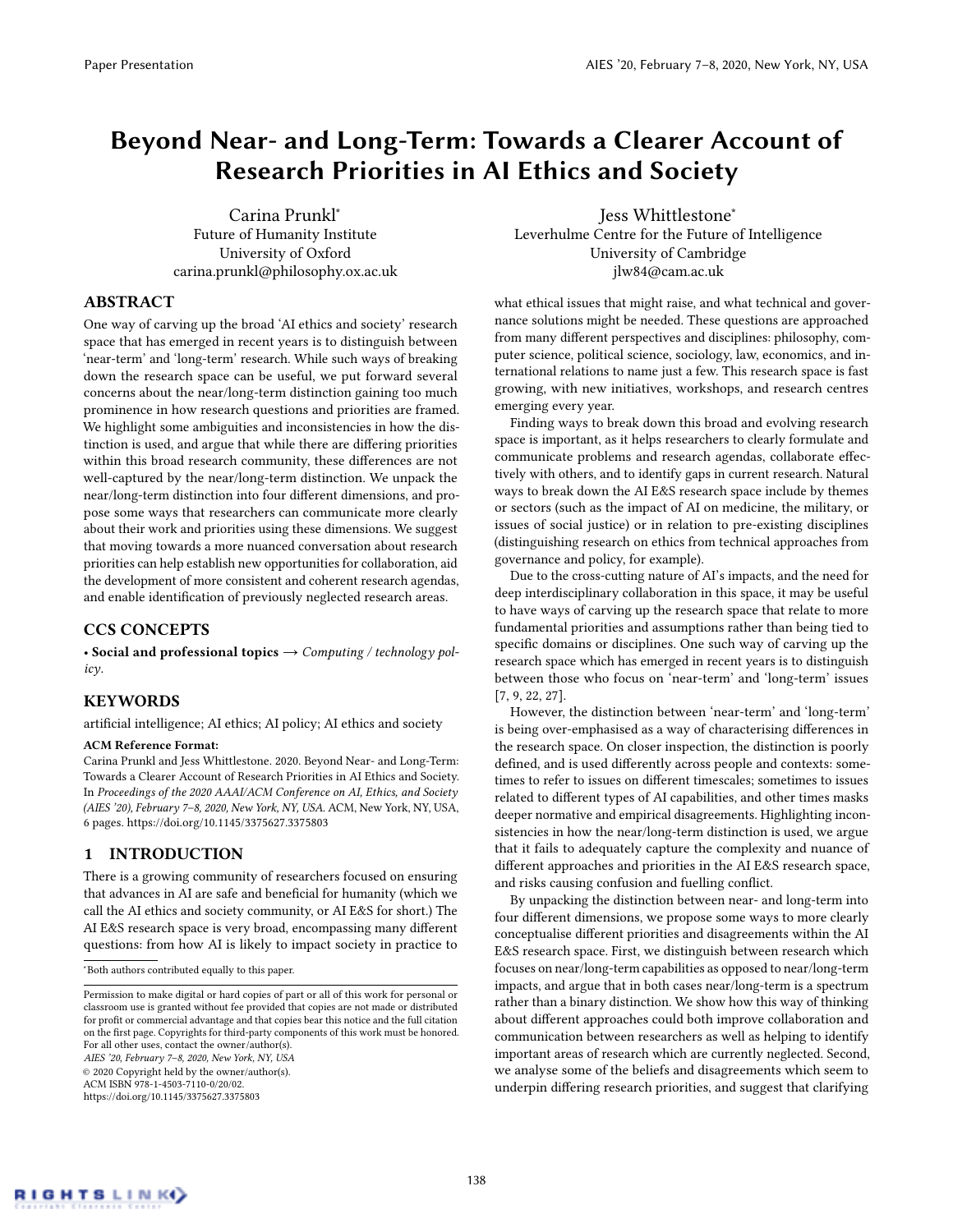these beliefs could aid mutual understanding between different researchers and groups.

# 2 THE NEAR/LONG-TERM DISTINCTION IN PRACTICE

The distinction between near- and long-term in AI E&S is used both to distinguish different types of issues one might be concerned about, as well as to highlight a divide or disagreement between two research communities. In this section, we briefly review how the distinction is made in the literature.

### 2.1 'Near-term' issues

As the phrase 'near-term' suggests, those who have written about the distinction tend to characterise near-term issues as those issues that society is already facing or likely to face very soon: Brundage [\[7\]](#page-5-1) defines near-term issues as those society is "grappling with today" and Cave and ÓhÉigeartaigh [\[9\]](#page-5-2) talk in terms of "immediate or imminent challenges" (p.5). Examples include concerns about data privacy [\[32,](#page-5-5) [34\]](#page-5-6), algorithmic bias [\[19,](#page-5-7) [21\]](#page-5-8), self-driving car accidents [\[4,](#page-5-9) [17\]](#page-5-10), and ethical issues associated with autonomous weapons [\[1,](#page-5-11) [2\]](#page-5-12). It is worth noting two things about these examples. First, they tend to be relatively concrete and specific, and an important feature of 'near-term' issues is the fact that they are already fairly well-understood. Second, these examples tend to be directly related to recent progress in machine learning which have enabled increasing real-world applications of narrow and specialised AI systems: for example in medical diagnosis and predictive policing [\[8,](#page-5-13) [28\]](#page-5-14).

# 2.2 'Long-term' issues

'Long-term' issues are often characterised as those arising from advanced AI systems, or simply as issues that will arise far into the future. Brundage [\[7\]](#page-5-1) defines long-term issues as those that "either only arise at all or arise to a much greater extent when AI is much more advanced than it is today", while Cave and ÓhÉigeartaigh [\[9\]](#page-5-2) point to "longer-term concerns and opportunities that are less certain" (p.5). Examples of long-term issues often centre around the implications of very advanced future AI with broad capabilities ('artificial general intelligence', or AGI), which achieve human or superhuman intelligence ('human-level AI' or 'superintelligence'), or are in some other way radically transformative [\[20\]](#page-5-15). For example, the White House Report on Preparing for the Future of Artificial Intelligence talks about "long-term concerns of AGI", implicitly equating the two [\[29\]](#page-5-16). While thinking about 'long-term' concerns of AI may have begun with concerns about superintelligence and related notions [\[5\]](#page-5-17), the notion has since broadened to include challenges that are likely to have long-term consequences, as opposed to merely arising far into the future. Examples include the effects of advanced, 'transformative AI' on international security, race dynamics and power relations [\[12,](#page-5-18) [18,](#page-5-19) [20\]](#page-5-15).

# 2.3 The divide between 'near-term' and 'long-term' communities

Baum [\[3\]](#page-5-20) not only distinguishes between near and long-term issues, but also points to a divide between two different communities: 'presentists', who claim that "attention should go to existing and

near-term AI", and 'futurists', who argue for focusing on "the potential for radically transformative AI". Cave and ÓhÉigeartaigh [\[9\]](#page-5-2) also point to "two seemingly separate communities of researchers and technologists" focused on near and long-term issues.

Baum suggests these two groups disagree quite fundamentally about what issues are most important to work on. This has provoked hostility between the two sides: the 'near-term' camp suggesting that long-term concerns are overblown and a distraction from real problems [\[11,](#page-5-21) [14\]](#page-5-22), while some in the 'long-term' camp suggest that the problems they focus on dwarf any near-term concerns in importance [\[5,](#page-5-17) [31\]](#page-5-23). This adversarial dynamic seems to be at the core of proposals to 'reconcile' or 'bridge' the two sides [\[3,](#page-5-20) [9\]](#page-5-2).

# 3 THE PROBLEM WITH THE NEAR/LONG-TERM DISTINCTION

'Near-term' and 'long-term' are often used in ways that combine and conflate multiple different dimensions, including: when issues arise; what kinds of technological capabilities issues relate to; how well-understood or speculative issues are; how high-stakes issues are and how many people they affect; and how long-lasting the consequences of an issue are likely to be. As table [1](#page-3-0) shows, even a single definition or paper sometimes associates 'near-term' with one of these dimensions and 'long-term' with another: Brundage [\[7\]](#page-5-1), for example, defines 'near-term' based on when issues arise and 'long-term' in terms of technological capabilities.

Rather than describing a single dimension, we suggest that the distinction between near- and long-term as currently used is better understood as describing clusters of issues, incorporating multiple dimensions:

> Issues considered 'near-term' tend to be those arising in the present/near future as a result of current/foreseeable AI systems and capabilities, on varying levels of scale/severity, which mostly have immediate consequences for people and society.

> Issues considered 'long-term' tend to be those arising far into the future as a result of large advances in AI capabilities (with a particular focus on notions of transformative AI or AGI), and those that are likely to pose risks that are severe/large in scale with very long-term consequences.

We believe that carving up the AI E&S research space according to these clusters is problematic in two key ways. First, important and nuanced information gets lost if we give too much prominence to only two clusters. Many beliefs, values and assumptions will vary within each of these clusters. For example, among those who believe we should prioritise risks from advanced AI systems, there seems to be substantial disagreement about why exactly those risks are most important to work on, and what work should be done today to prevent those risks [\[24,](#page-5-24) [30\]](#page-5-25). Similarly, there are many different reasons a group may choose to focus on issues arising from current applications of AI in society: because they believe we should prioritise helping people alive today, because they believe advanced AI systems are very far off or hard to predict, or because they believe today's problems are as high-stakes as anything we might face in the future. As we will discuss later, a binary distinction may have led the research community to neglect impacts which fall somewhere between 'immediate' and 'very long-term' [\[27\]](#page-5-4).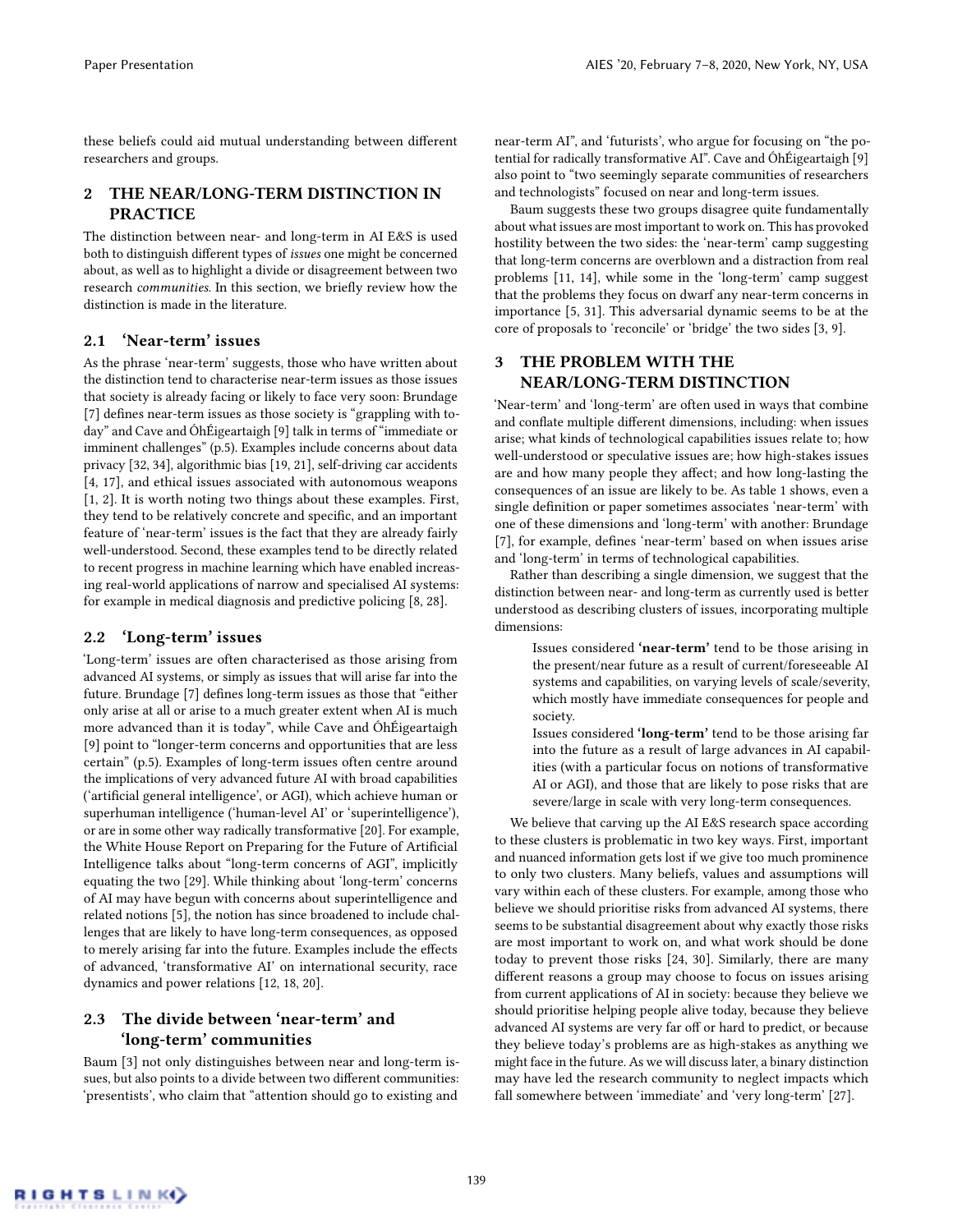Second, giving too much prominence to the 'near-term' and 'long-term' clusters without examining underlying beliefs can lead researchers who identify with either side to end up misunderstanding each other. For example, Etzioni [\[14\]](#page-5-22) argues against the idea that superhuman AI could pose an existential threat to humanity (most prominently argued by Bostrom, [\[5\]](#page-5-17)) by drawing on survey data to suggest that experts do not believe superhuman AI systems will arrive any time soon. But as Dafoe and Russell [\[13\]](#page-5-26) point out in response, Bostrom's argument does not actually rely on any assumptions about superintelligence being imminent. In practice, Etzioni and Bostrom's disagreement turns more on how important and tractable they think it is to work on the potential risks from superhuman AI today. The idea that there are two 'camps' of AI E&S researchers, with very opposing perspectives, may lead researchers like Etzioni and Bostrom to make unfounded assumptions about the others' perspective, and prevent them from engaging in more substantive and productive debate.

At its core, the distinction between near and long-term in AI E&S aims to capture the idea that different researchers and groups will sometimes have quite different priorities which guide what they work on, underpinned by some quite fundamental disagreements. We believe that acknowledging these differences is useful, but suggest that we need a clearer way to think and communicate about what they are. In the following section, we propose exactly that - some clearer ways to communicate about different research priorities and underlying disagreements.

# 4 A CLEARER ACCOUNT OF RESEARCH PRIORITIES AND DISAGREEMENTS

#### 4.1 Unpacking the near/long-term distinction

As commonly used, the terms 'near-term' and 'long-term' in fact appear to capture four different dimensions of differing priorities within the AI E&S research community:

Capabilities: whether to focus on the impacts and challenges of current AI systems, or those relating to much more advanced AI systems

Impacts: whether to focus mostly on the immediate impacts of AI for society, or whether to consider possible impacts much further into the future.

CERTAINTY: whether to focus on impacts and issues that are relatively certain and well-understood, or those that are more uncertain and speculative.

EXTREMITY: whether to focus on impacts at all scales, or to prioritise focusing on those that may be particularly large in scale.

None of these four dimensions are binary: one can choose research questions that focus on AI systems that are more or less advanced, exploring impacts on varying time horizons, with varying degrees of certainty and extremity. Table [1](#page-3-0) shows how these four dimensions in definitions of 'near-term' and 'long-term' by different authors.

Of course, these dimensions are not entirely independent of one another: for example, if one wants to focus on particularly largescale impacts of AI, one may have to be willing to consider more speculative questions. However, it is still useful to unpack these

different dimensions, particularly because there are many possible views and research questions which are not easily captured by the near/long-term distinction as commonly used.

Looking at these four dimensions, we can identify some differences in what they refer to. 'Capabilities' and 'impacts' both refer in some sense to time horizons; to whether research focuses on the present (either in terms of AI capabilities or impacts) or whether it looks further into the future. Both these dimensions therefore seem to capture different interpretations of what it might mean to say an issue is 'near-term' or 'long-term'. 'Certainty' and 'extremity', by contrast, do not relate so explicitly to time horizons: instead they relate to the nature of impacts that different researchers might focus on, and our ability to predict and understand these impacts. Although these dimensions do appear in how near and long-term are described, we suggest that they better characterised as capturing the kinds of motivations researchers may have for choosing to work on different areas.

# 4.2 Distinguishing capabilities and impacts

'Near-term' and 'long-term' are often modifiers applied to the state of technological capabilities themselves, with near-term issues being those arising from the AI systems we have today [\[27\]](#page-5-4), and long-term issues being those we might expect to arise from certain kinds of much more advanced AI systems [\[7\]](#page-5-1). At other times, 'nearterm' and 'long-term' refer rather to the impacts of the technology: with near-term issues being the impacts of AI that society already faces or will face in the immediate future [\[7\]](#page-5-1), and long-term issues being the impacts of AI that society might face very far into the future [\[9\]](#page-5-2).

Of course the timescale of technological advances and their impacts on society will be related. However, conflating long-term capabilities and impacts may mean the research community neglect important questions about the potential long-term impacts of current AI systems and their applications in society. For example, in what ways could injustices perpetuated by increased use of current algorithmic systems have very long-lasting and irreversible consequences for inequality in society? What are the possible longer-term implications of how data-intensive AI applications are beginning to change norms around privacy and personal data? [\[23\]](#page-5-27)

Furthermore, it is important to recognise that both capabilities and impacts lie on a spectrum between near- and long-term. Understanding the potential 'medium-term' impacts of AI on society - for example, exploring what different sectors and domains might look like in 5-10 years as a result of current trends in AI development and deployment - is likely to be important both for thinking about what we can do today to protect against future harms, and for preparing for longer-term impacts and scenarios. Similarly, there are many ways in which AI systems could become more advanced over the coming years, before reaching anything close to 'superintelligence' or 'AGI'. We need to consider what issues these intermediate advances might raise, and what kinds of intermediate advances in capabilities are mostly likely to be of harm or benefit for society.

Figure [1](#page-4-0) shows how considering these two dimensions of capabilities and impacts, each sitting on a spectrum, allows for more nuanced categorisation of different types of issues.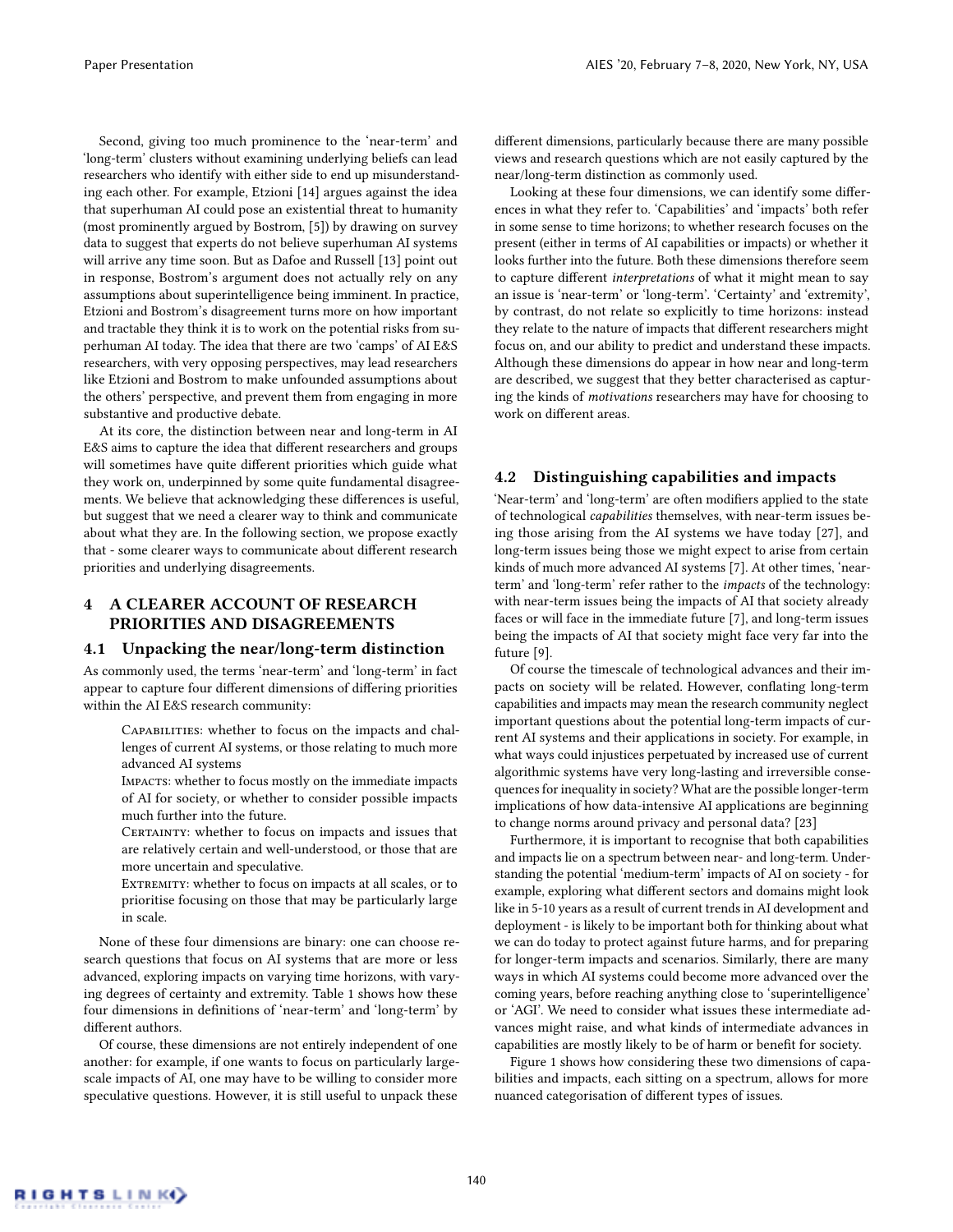<span id="page-3-0"></span>

| Dimension        | 'Near-term'                                                   | 'Long-term'                                                                                                   |
|------------------|---------------------------------------------------------------|---------------------------------------------------------------------------------------------------------------|
|                  | "Attention should go to existing and near-term AI" [3,<br>p.2 | "Issues that either only arise at all or arise to a much<br>greater extent when AI is much more advanced than |
| AI CAPABILITIES  |                                                               | it is today, and in particular if advances turn out to be<br>rapid." $[7]$                                    |
|                  |                                                               | "Attention should go to the potential for radically<br>transformative long-term AI" [3, p.2]                  |
|                  | "Issues society is grappling with today." [7]                 | "Longer-term concerns and opportunities that are less<br>certain" $[9, p.5]$                                  |
|                  | "Extant or imminently anticipated AI applications that        |                                                                                                               |
| <b>IMPACTS</b>   | interact with existing legal, political, or social            |                                                                                                               |
|                  | concerns" [27, p.5]                                           |                                                                                                               |
|                  | "[] problem X that we are facing today with AI" [22]          |                                                                                                               |
| <b>CERTAINTY</b> | "Immediate challenges involving fairly clear players          | "Longer-term concerns and opportunities that are less                                                         |
|                  | and parameters" [9, p.5]                                      | certain" $[9, p.5]$                                                                                           |
| EXTREMITY        |                                                               | "The existential risks of extreme AI advances" [27,                                                           |
|                  |                                                               | p.5                                                                                                           |

Table 1: Dimensions underlying the 'near-term' and 'long-term' distinction in the literature.

This way of conceptualising the research space could also be used to situate different research groups or research agendas. For example, AI Now's research seems to sit pretty squarely in the bottom left-hand corner [\[33\]](#page-5-28); the Centre for the Governance of AI at Oxford focuses mostly on issues at the top of the plot but spanning left to right [\[12\]](#page-5-18); and the Centre for the Future of Intelligence at Cambridge works on issues across a much wider range of the plot. Both authors of this paper see their research as mostly focusing in the upper-left quadrant - i.e. considering the medium-to-long-term impacts of near-to-medium-term AI capabilities, primarily because these issues have thus far been more neglected in discourse and research around AI E&S impacts [\[27\]](#page-5-4).

Of course, this still contains considerable ambiguity and room for disagreement, and placing different issues on these axes requires making assumptions about questions we don't necessarily have good answers to. Is there really good reason to think that advanced AI systems will pose an existential threat to humanity, or that advances in AI capabilities might pose a threat to democracy with long-lasting consequences? We believe that provoking productive debate and discussion on questions like these could in fact be a valuable consequence of this way of conceptualising the research space. However, we also recognise that any two-dimensional plot is limited in its ability to capture more fundamental reasons why people have those different priorities. We therefore next turn to a discussion of some of the beliefs and motivations underpinning different approaches in the AI E&S research space.

# 4.3 Underlying beliefs and motivations

One question that has not been explored in existing discussions of the near/long-term distinction is why different researchers and groups have different priorities. The idea of focusing on impacts that are more or less certain and more or less extreme are present in some definitions of near and long-term (see table [1\)](#page-3-0); we suggest that these dimensions may be best understood as capturing some of the underlying motivations people have for focusing on certain types of research questions.

One reason to focus on researching the longer-term impacts of AI, and/or the impacts of more advanced capabilities, is that those impacts might be more extreme and so particularly important to manage. Indeed, groups like the Open Philanthropy Project who explicitly prioritise risks from advanced AI state that "all else equal, we're more interested in artificial developments that would affect more people and more deeply" [\[20\]](#page-5-15). Similarly, a research agenda published by the Future of Humanity Institute in Oxford, typically thought of as an institution with a 'long-term' focus, explicitly highlights its "focus on extreme risks" [\[12\]](#page-5-18).

The idea that immediate impacts of AI and/or those relating to current AI systems are more certain and well-understood is also sometimes invoked as a reason to work on those issues (or as an argument against focusing on advanced capabilities and long-term impacts.) For example, Andrew Ng explains that the reason he is not concerned about advanced AI is "the same reason I don't worry about overpopulation on Mars... we've never set foot on the planet so how can we productively worry about this problem now?" [\[16\]](#page-5-29). Relatedly, criticisms of those who focus on potential existential risks from AI often make the argument that these worries are too speculative, and are "a distraction from the very real problems with artificial intelligence today" [\[10\]](#page-5-30).

Working on problems that may have very extreme impacts on humanity, and working on problems that are certain and wellunderstood today are somewhat in tension with one another, and this tension is perhaps a central driver of the divide between 'longterm' and 'near-term' communities in AI E&S. Of course, in line with the main message of this paper, our view is that there is not a simple binary choice between focusing on 'extreme' impacts of AI and focusing on 'certain' impacts - both exist on a spectrum, and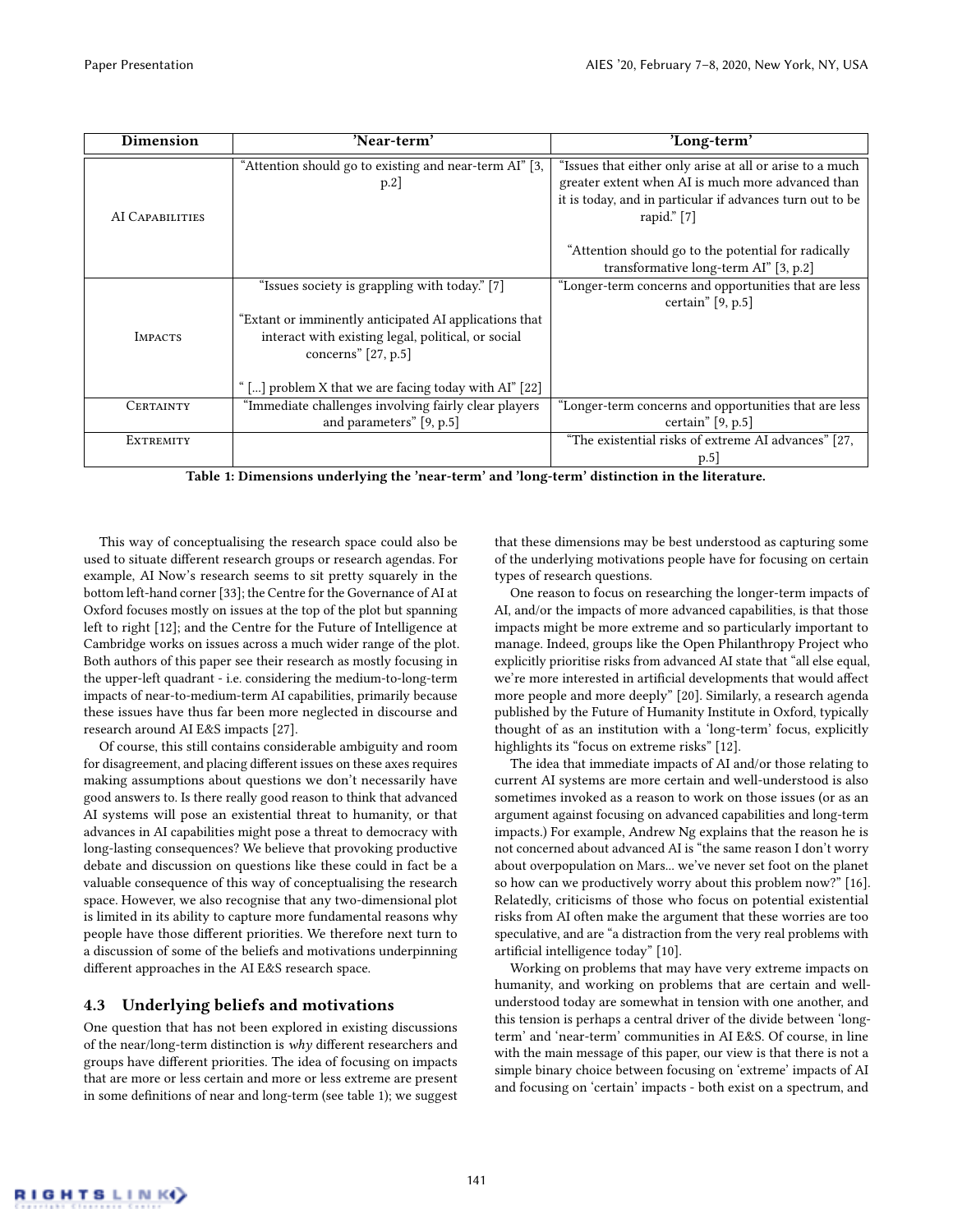<span id="page-4-0"></span>

Figure 1: Distinguishing issues based on capabilities and impacts.

there may be many ways for the AI E&S community to identify areas for research which have relatively high-stakes implications while also being grounded enough in current AI and societal trends to make progress on.

Further dimensions of disagreement may help explain why the AI E&S community has divided in certain ways. Disagreement on normative issues may be relevant here, such as around whether we have a special moral obligation to help those who are alive today over those who will live in future [\[26\]](#page-5-31), or to prioritise helping those worst off in society [\[25\]](#page-5-32). Someone who holds the more fundamental philosophical belief that we should prioritise helping the worst off in society, for example, is likely to choose to work on the implications of AI for global fairness or social justice, regardless of their position on the certainty/extremity tension as outlined above.

Other disagreements underpinning different priorities may be empirical: disagreements about the nature of problems, or our ability to solve them. Whether one believes it is more important to focus on challenges relating to current or advanced AI systems is likely to depend at least in part on beliefs about AI progress. If you believe we are likely to see very fast and/or discontinuous progress in AI capabilities over the next few years, preparing for the potential impacts of these advances seems much more urgent than if you

believe progress will be slow and gradual, giving us time to solve today's problems before we have to deal with anything more advanced. Indeed, much of the disagreement about whether we should be concerned about advanced AI seems to turn on disagreement about whether large advances in AI capabilities are possible any time soon [\[6,](#page-5-33) [15\]](#page-5-34). Which specific impacts one chooses to focus on may also depend on empirical beliefs about the severity of different issues: how damaging to society threats to privacy might be in the long-term, and/or how likely advanced AI systems are to pose an existential threat, for example.

Beliefs about our ability to forecast and/or influence the future are also relevant - often scepticism about research on advanced AI systems seems to stem from doubts about our ability to productively work on these problems. Andrew Ng's statement quoted earlier [\[16\]](#page-5-29) appears to express this kind of scepticism: that we can't 'productively' work on the impacts of advanced AI systems.

#### 5 RECOMMENDATIONS AND CONCLUSION

The field of research concerned with the impact of AI on society and humanity is fast growing. Due to the cross-cutting and interdisciplinary nature of these issues, it is useful to be able to carve up the research space in ways that go beyond traditional disciplinary